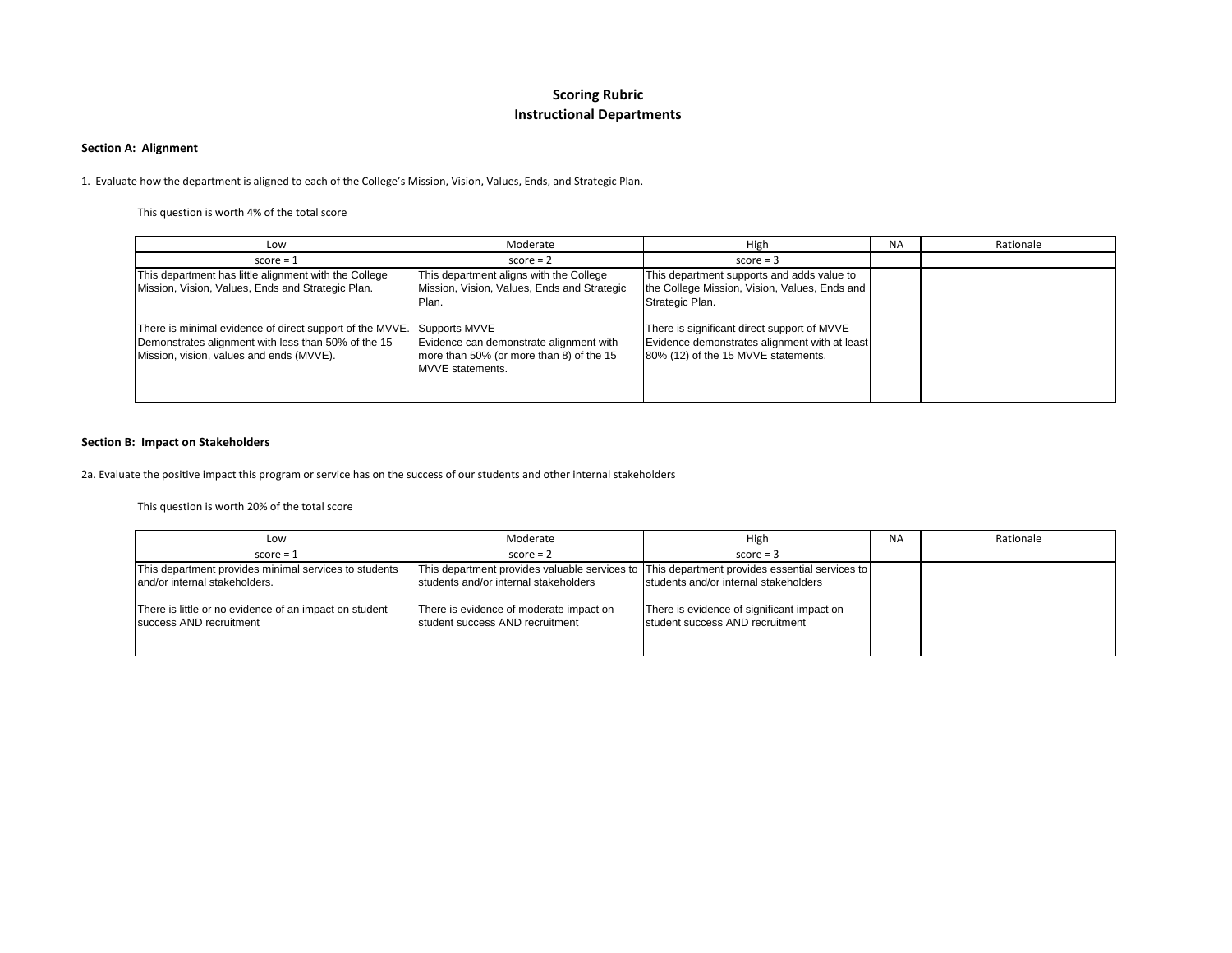#### 2b. Evaluate the internal College community impact of the program or service. Focus on interdepartmental connections and linkages as well as service to customers.

This question is worth 3% of the total score

| Low                                                                                                                                                                                             | Moderate                                                                                                                 | High                                                                                                                            | <b>NA</b> | Rationale |
|-------------------------------------------------------------------------------------------------------------------------------------------------------------------------------------------------|--------------------------------------------------------------------------------------------------------------------------|---------------------------------------------------------------------------------------------------------------------------------|-----------|-----------|
| $score = 1$                                                                                                                                                                                     | $score = 2$                                                                                                              | $score = 3$                                                                                                                     |           |           |
| There is minimal evidence of internal connections or<br>relationships between this department and other<br>programs within GRCC.                                                                | There is evidence of internal connections or<br>relationships between this department and<br>other programs within GRCC. | There is strong evidence of internal<br>connections or relationships between this<br>department and other programs within GRCC. |           |           |
| There are few if any internal departments or Units that<br>use the service of this Unit and few connections between use the services of this Unit.<br>this Unit and other areas of the College. | There are several areas of the College that                                                                              | There are a large number of areas within the<br>College that use the services that are provided<br>by this Unit.                |           |           |

#### 3a. Evaluate the positive impact this program or service has on external stakeholders and the success of the community

This question is worth 12% of the total score

| Low                                                                                                          | Moderate                                                                                            | High                                                                                               | <b>NA</b> | Rationale |
|--------------------------------------------------------------------------------------------------------------|-----------------------------------------------------------------------------------------------------|----------------------------------------------------------------------------------------------------|-----------|-----------|
| $score = 1$                                                                                                  | $score = 2$                                                                                         | $score = 3$                                                                                        |           |           |
| This Unit provides minimal services to external                                                              | There are several external users of the                                                             | There are a large number of external users of                                                      |           |           |
| stakeholders.                                                                                                |                                                                                                     | services of this Unit, indicating that a valuable the services provided directly by this Unit, and |           |           |
|                                                                                                              | service is provided to some; or the Unit directly that the services are essential, or at least very |                                                                                                    |           |           |
| There are no external users, or very few external users of Jor indirectly supports other Units that directly |                                                                                                     | valuable to the community.                                                                         |           |           |
| the services of this Unit.                                                                                   | support external users.                                                                             |                                                                                                    |           |           |
|                                                                                                              |                                                                                                     |                                                                                                    |           |           |

3b. Evaluate how the program or service is unique and what value it adds.

This question is worth 3% of the total score

| Low                                                                                                                                                                                                   | Moderate                                                                                                                                                                                                                                                                                                            | High                                                               | <b>NA</b> | Rationale |
|-------------------------------------------------------------------------------------------------------------------------------------------------------------------------------------------------------|---------------------------------------------------------------------------------------------------------------------------------------------------------------------------------------------------------------------------------------------------------------------------------------------------------------------|--------------------------------------------------------------------|-----------|-----------|
| $score = 1$                                                                                                                                                                                           | $score = 2$                                                                                                                                                                                                                                                                                                         | $score = 3$                                                        |           |           |
| There is significant duplication in the community of the<br>services this Unit provides – (i.e., its services could be<br>provided by someone else without significant negative<br>community impact). | There is moderate duplication of the services There is little to no duplication in the<br>this Unit provides-others in the community do community of the work this Unit provides -<br>this work, but there are some unique attributes (i.e., there would be significant negative<br>to the work your Unit provides. | community impact if this Unit no longer<br>provided its services). |           |           |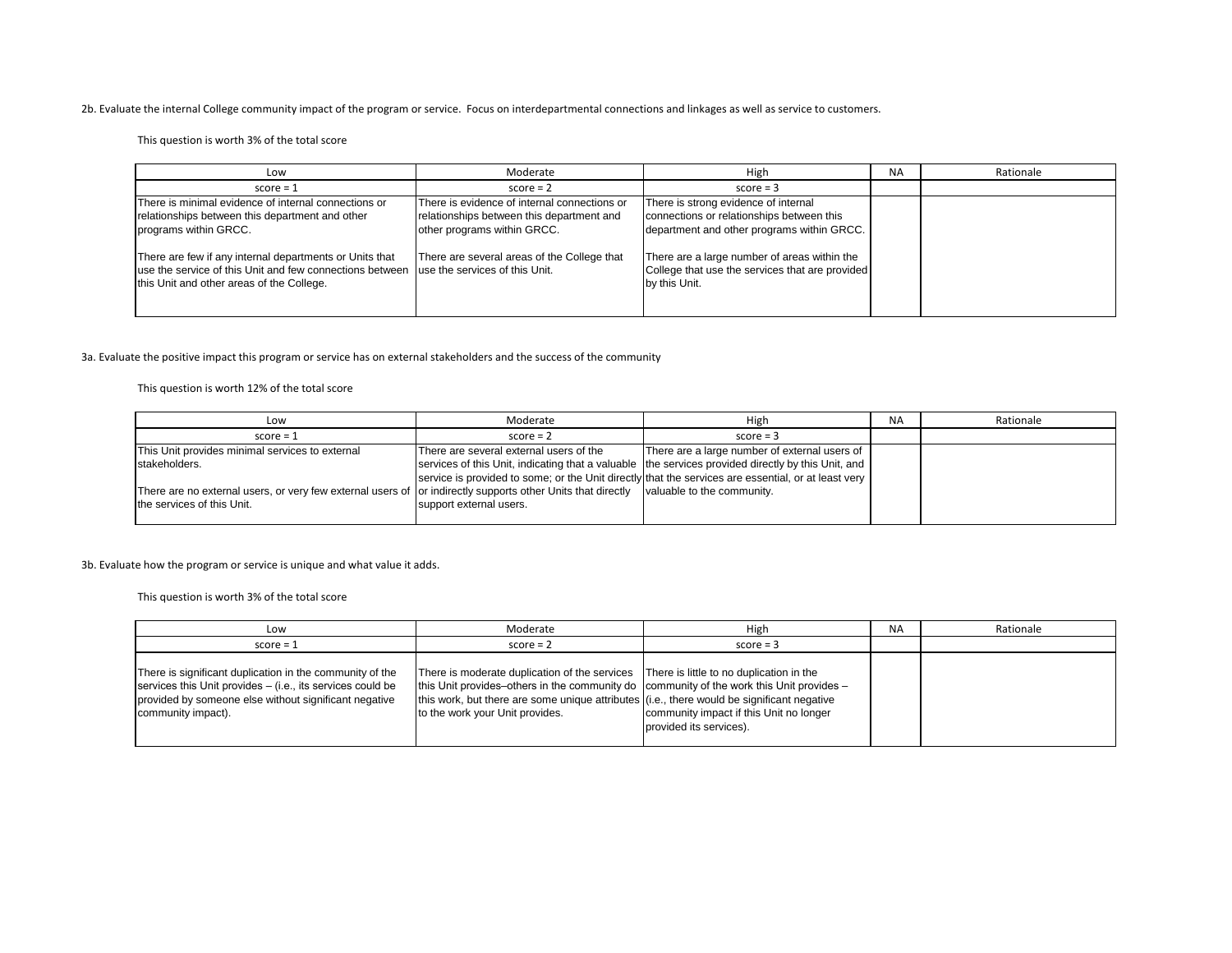### **Section C: Program Relevance and Quality**

#### 4. Evaluate the quality of the assessment of student learning and achievement of student learning outcomes in the program

This question is worth 12% of the total score

| Low                                                                                                                                                                                                | Moderate                                                                                                                                                                                                                                                                 | High                                                                                                                                                     | <b>NA</b> | Rationale |
|----------------------------------------------------------------------------------------------------------------------------------------------------------------------------------------------------|--------------------------------------------------------------------------------------------------------------------------------------------------------------------------------------------------------------------------------------------------------------------------|----------------------------------------------------------------------------------------------------------------------------------------------------------|-----------|-----------|
| $score = 1$                                                                                                                                                                                        | $score = 2$                                                                                                                                                                                                                                                              | $score = 3$                                                                                                                                              |           |           |
| Program or department provides minimal evidence of<br>assessment of student learning or efforts to improve<br>student learning outcomes.                                                           | Program or department provides evidence of<br>assessment of student learning and<br>demonstrates efforts to improve student<br>learning outcomes.                                                                                                                        | Program or department provides strong<br>evidence of assessment of student learning<br>and demonstrates efforts to improve student<br>learning outcomes. |           |           |
| The Unit meets the assessment requirements of program<br>review (or other form of assessment if not yet through<br>program review) with little or no evidence of<br>improvements based on results. | The Unit meets the assessment requirements<br>incorporated in the program review (or other<br>form of assessment if not yet through program (review) of department wide services/courses<br>review) AND there are multiple examples of<br>improvements based on results. | There is continual assessment (exceeds that<br>required by the college as part of program<br>AND multiple examples of improvements<br>based on results.  |           |           |

#### **Section D: Cost Savings, Revenue Enhancements and Efficiencies**

5. Evaluate the efforts and recommendations this unit has made to gain cost savings, revenue enhancements, and efficiencies.

This question is worth 4% of the total score

| Low                                                                                                                                    | Moderate                                                                                                                                                                                                                  | High                                                                                                                                                                                                  | <b>NA</b> | Rationale |
|----------------------------------------------------------------------------------------------------------------------------------------|---------------------------------------------------------------------------------------------------------------------------------------------------------------------------------------------------------------------------|-------------------------------------------------------------------------------------------------------------------------------------------------------------------------------------------------------|-----------|-----------|
| $score = 1$                                                                                                                            | $score = 2$                                                                                                                                                                                                               | $score = 3$                                                                                                                                                                                           |           |           |
| This Unit provides minimal evidence of efforts and<br>recommendations to gain cost savings, revenue<br>enhancements, and efficiencies. | This Unit provides some evidence of efforts<br>and recommendations to gain cost savings,<br>revenue enhancements, and efficiencies.                                                                                       | This Unit provides strong evidence of efforts<br>and recommendations to gain cost savings,<br>revenue enhancements, and efficiencies.                                                                 |           |           |
| Limited or no past cost savings or increases in revenue<br>and few if any future recommendations offered.                              | There are past cost savings / efficiencies OR<br>the Unit has implemented a plan that will result savings/efficiencies or enhanced revenue<br>in savings of 2-5% of the Controllable<br>expenses in the next fiscal year. | There are examples of past cost<br>AND there are solid future recommendations<br>for adjustments that will result in more than<br>5% savings in relation to the Controllable<br>expenses of the Unit. |           |           |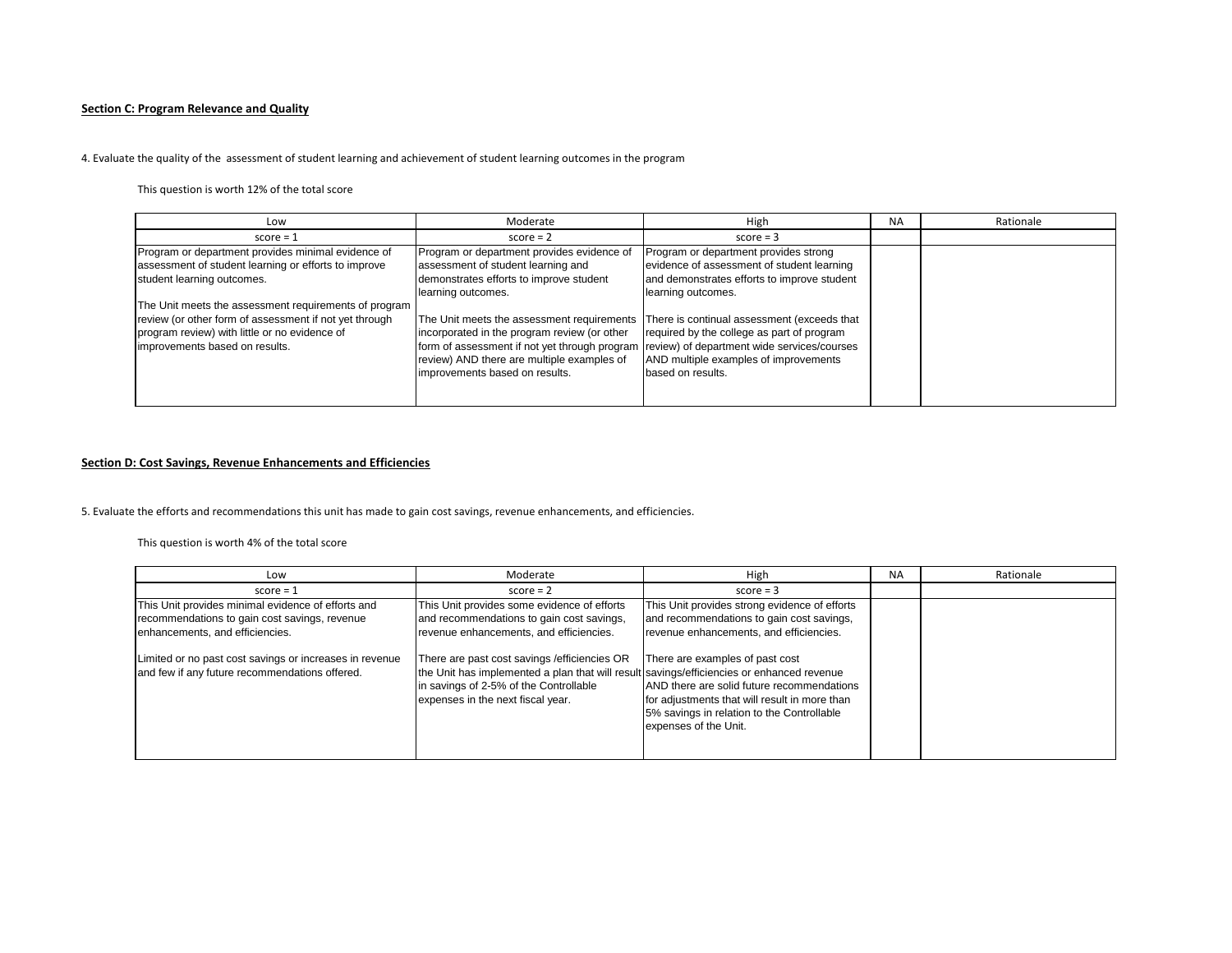### **Section E: Budget**

## 6. Evaluate the net cost per student of the program or department

This question is worth 12% of the total score

| Low                                                    | Moderate                                    | High                                           | <b>NA</b> | Rationale |
|--------------------------------------------------------|---------------------------------------------|------------------------------------------------|-----------|-----------|
| $score = 1$                                            | $score = 2$                                 | $score = 3$                                    |           |           |
| The cost per student contact hour is more than 115% of | The cost per student contact hour is within | The cost per student contact hour is less than |           |           |
| the state-wide average cost per contact hour, for the  | 15% of the state-wide average cost per      | 85% of the state-wide average cost per         |           |           |
| applicable ACS sub-activity                            | contact hour, for the applicable ACS sub-   | contact hour, for the applicable ACS sub-      |           |           |
|                                                        | activity                                    | activity                                       |           |           |

## 7. Evaluate the possible future financial impact this program or department could have on the overall financial health of the College

This question is worth 6% of the total score

| Low                                                                                                                                                                                                                   | Moderate                                                                                                                                                  | High                                                                                                                                                                                                                                                                                                                                                              | <b>NA</b> | Rationale |
|-----------------------------------------------------------------------------------------------------------------------------------------------------------------------------------------------------------------------|-----------------------------------------------------------------------------------------------------------------------------------------------------------|-------------------------------------------------------------------------------------------------------------------------------------------------------------------------------------------------------------------------------------------------------------------------------------------------------------------------------------------------------------------|-----------|-----------|
| $score = 1$                                                                                                                                                                                                           | $score = 2$                                                                                                                                               | $score = 3$                                                                                                                                                                                                                                                                                                                                                       |           |           |
| There are financial investments (equipment, curriculum,<br>or other) that exceed 25% of the current operating budget or other) needed for the department to<br>needed to bring the department up to current standards | Financial investments (equipment, curriculum<br>continue providing meaningful service to<br>students do not exceed 25% of the current<br>operating budget | Financial investments (equipment, curriculum,<br>or personnel) needed for the Unit to continue<br>providing meaningful service to students do<br>not exceed 25% of the current operating<br>budget, AND the Unit has taken demonstrable<br>steps to secure a large endowment, grant, or<br>other revenue related to the continuation or<br>expansion of the Unit. |           |           |